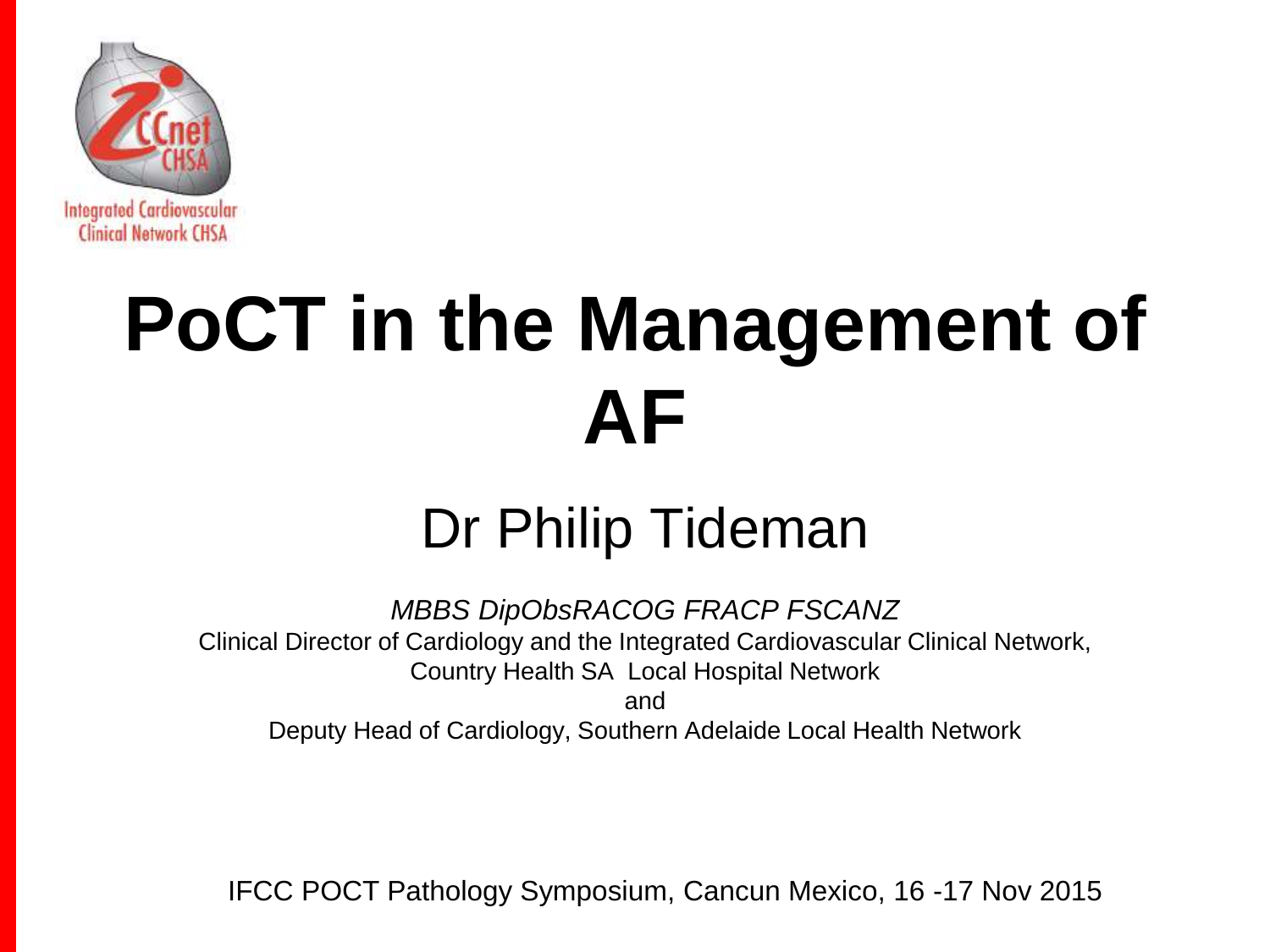#### **Geography and Demographics**





#### **South Australia**

•Area 980,000 square km •Population 1,600,000

#### **AUSTRALIA**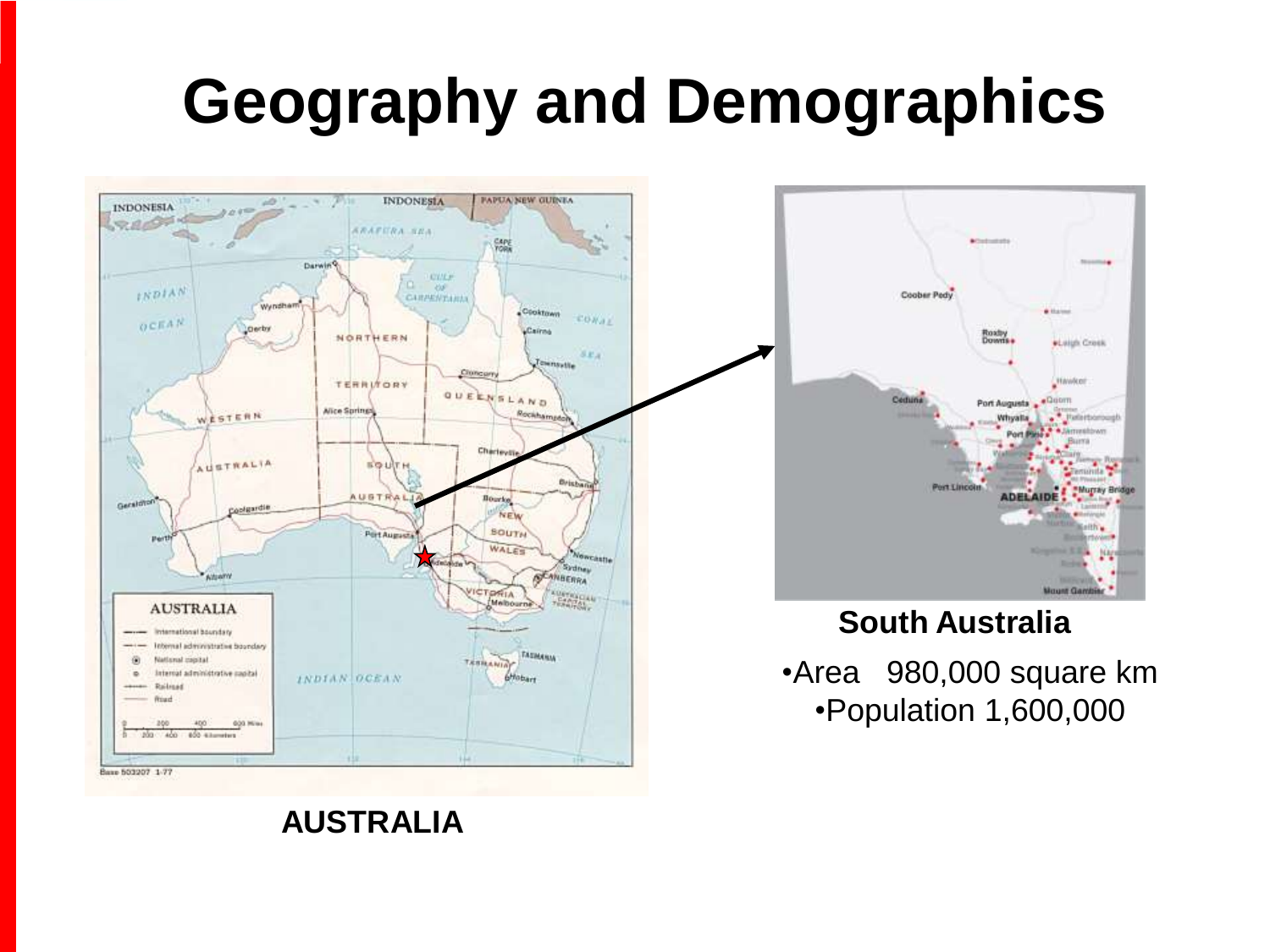• 60 yr old female admitted Sat. 1150 am, Rural/Remote Hospital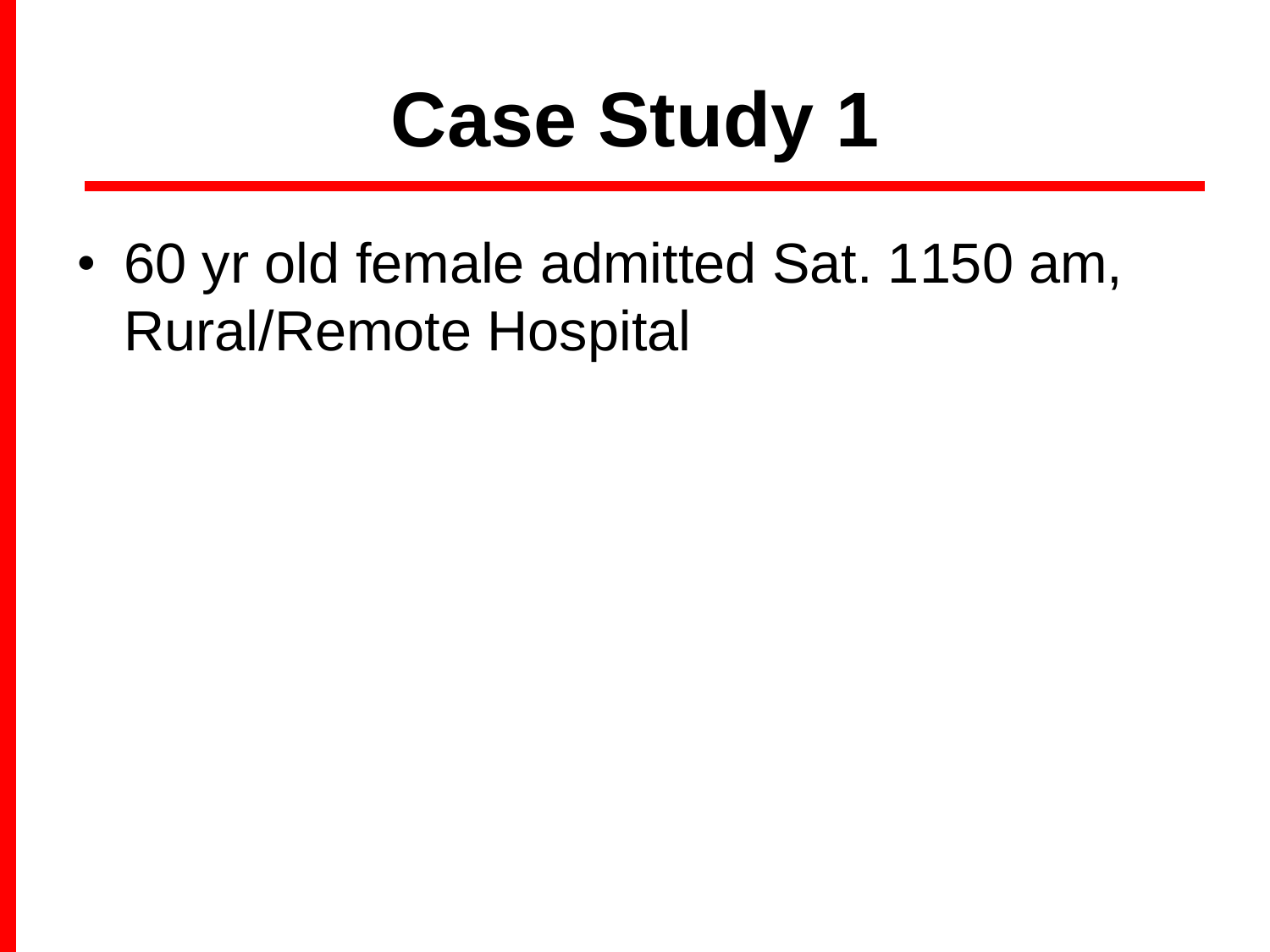#### **Rural Hospitals and Pathology Labs**

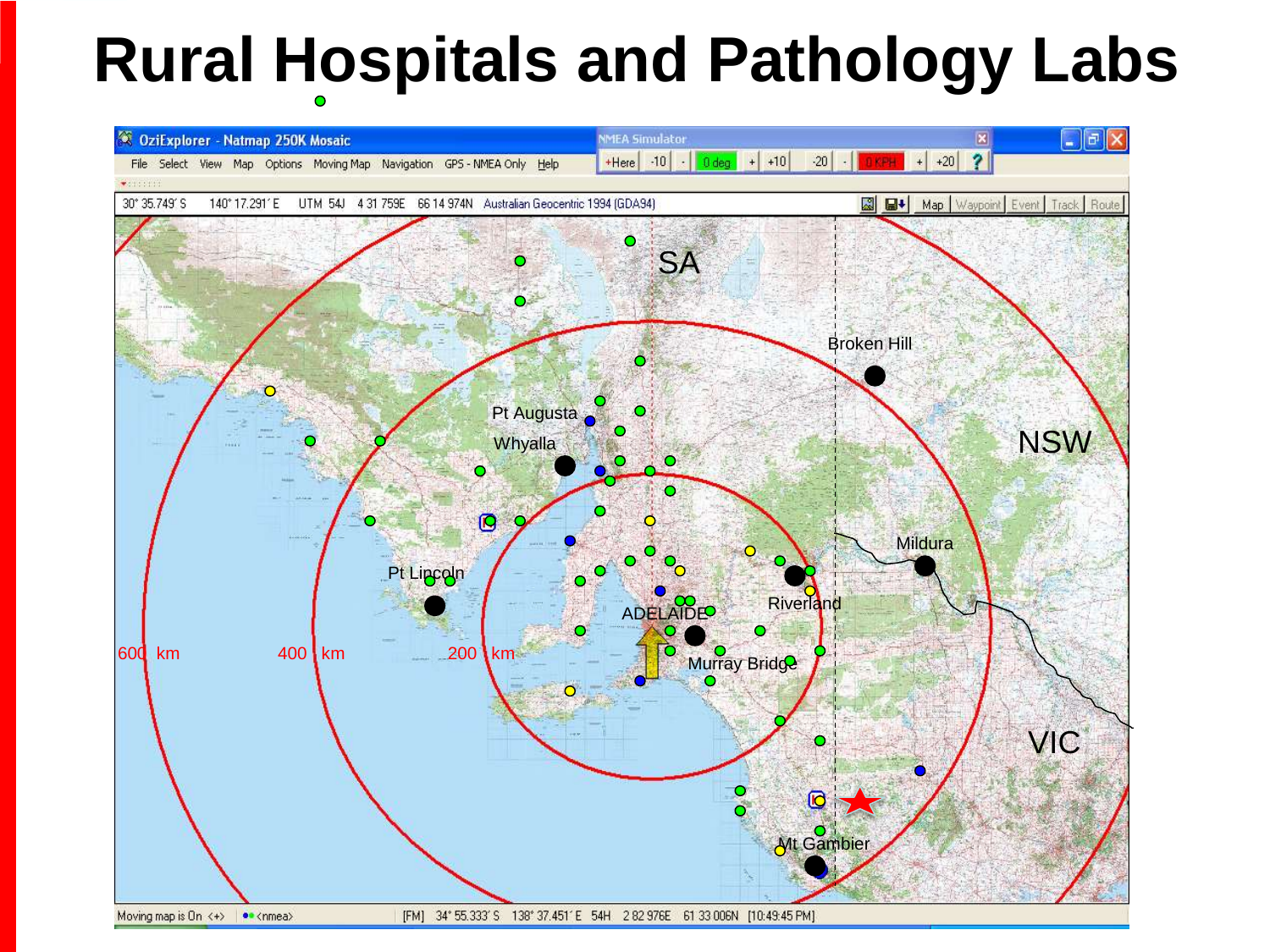Presentation (1150 hrs Sat am 2008):

- Increasingly unwell for 7 days, esp last 4 days
- Symptoms: malaise and dizziness, lethargy, anorexia and palpitations
- $-ECG$ : rapid AF  $\sim$  130 bpm, no ischaemic changes
- Initial treatment: Aspirin, Metoprolol 25mg twice daily, Clexane s/c 60mg 12/24
	- 1800 hrs first dose of Warfarin 6 mg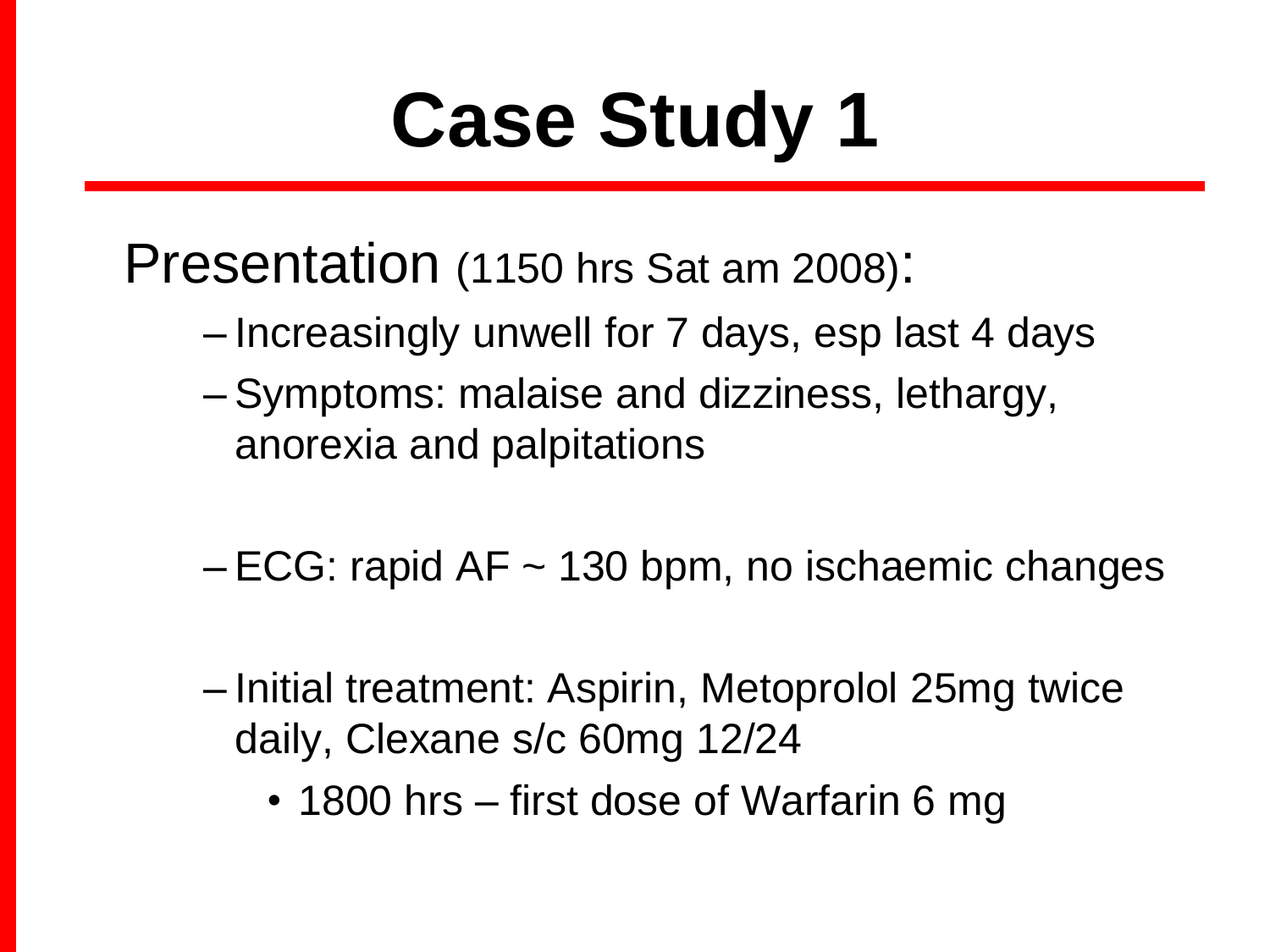- Progress:
	- Sat 1925 hrs:
		- syncopal, low BP, HR 100-120 bpm
	- Action
		- Metoprolol and aspirin held
		- Amiodarone 600 mg orally
		- IV fluids for hypotension.
		- POCT Troponin T negative.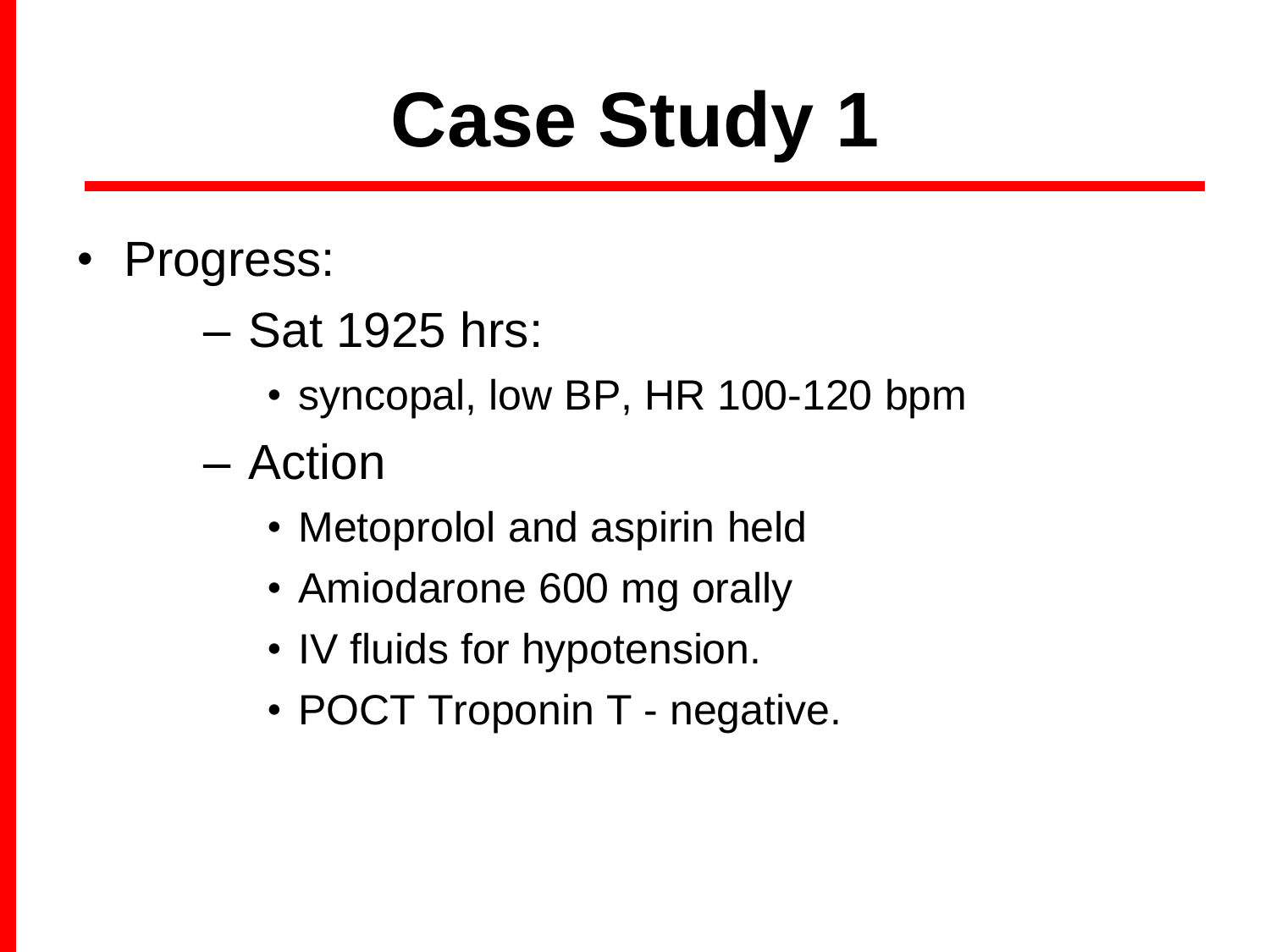- Progress:
	- –Sun am:
		- further hypotension, HR 110-120 bpm in AF
		- IV Digoxin 500 mcg given
		- bloods requested for Mon am.
	- –Sun 1400hrs:
		- further hypotension
		- Persistent poor rate control in AF
		- IV fluids increased
		- further IV Digoxin 250 mcg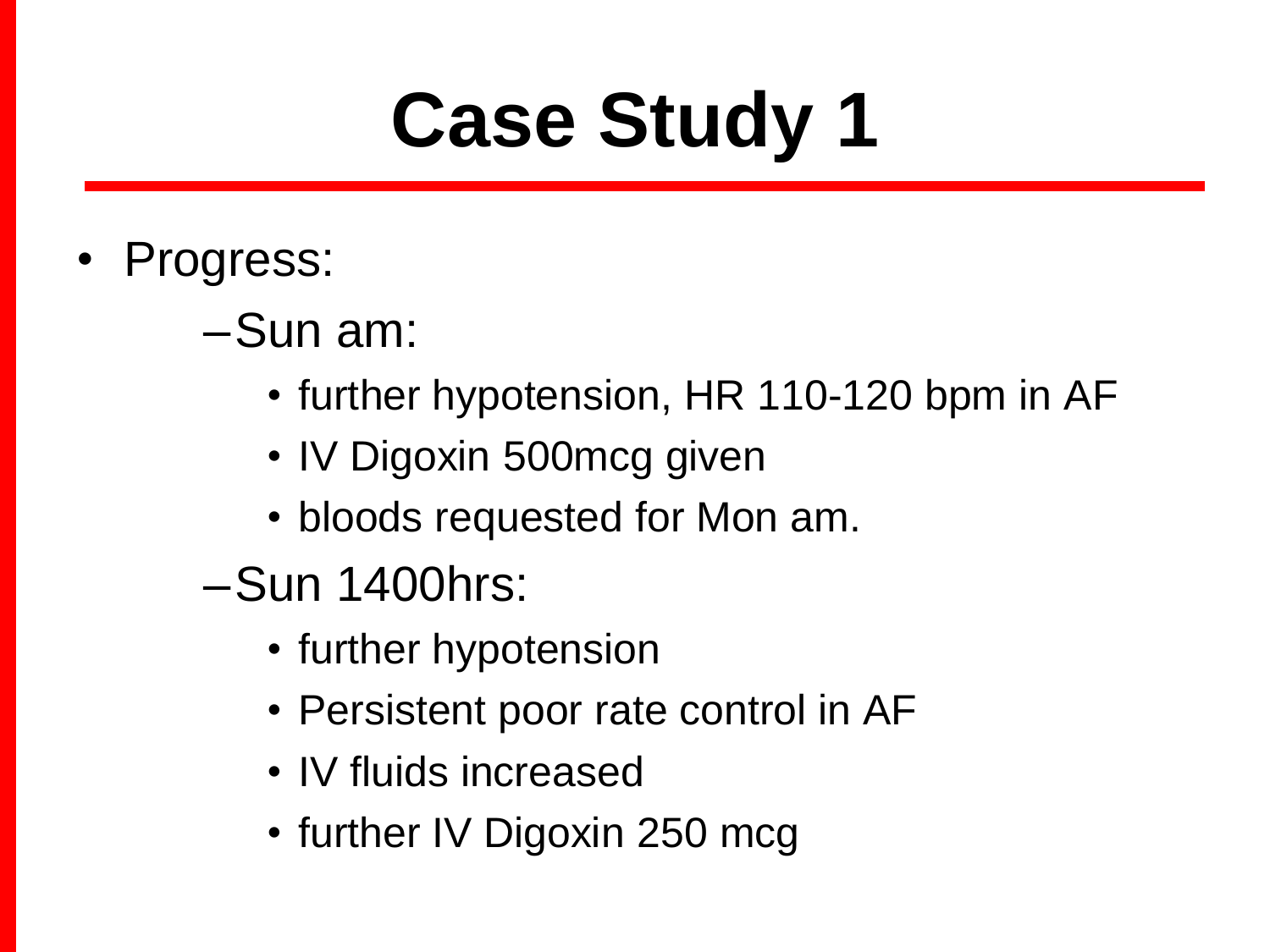- Progress:
	- –Sun 1830 hrs:
		- cause for lack of response to Rx unclear
		- Cardiology Consultation by phone
		- decision to transfer to Regional Hospital (130km) for urgent echo, bloods.
	- –Sun 2130 hrs:
		- on arrival at Regional Hospital
			- hypotensive shocked
			- haematemesis.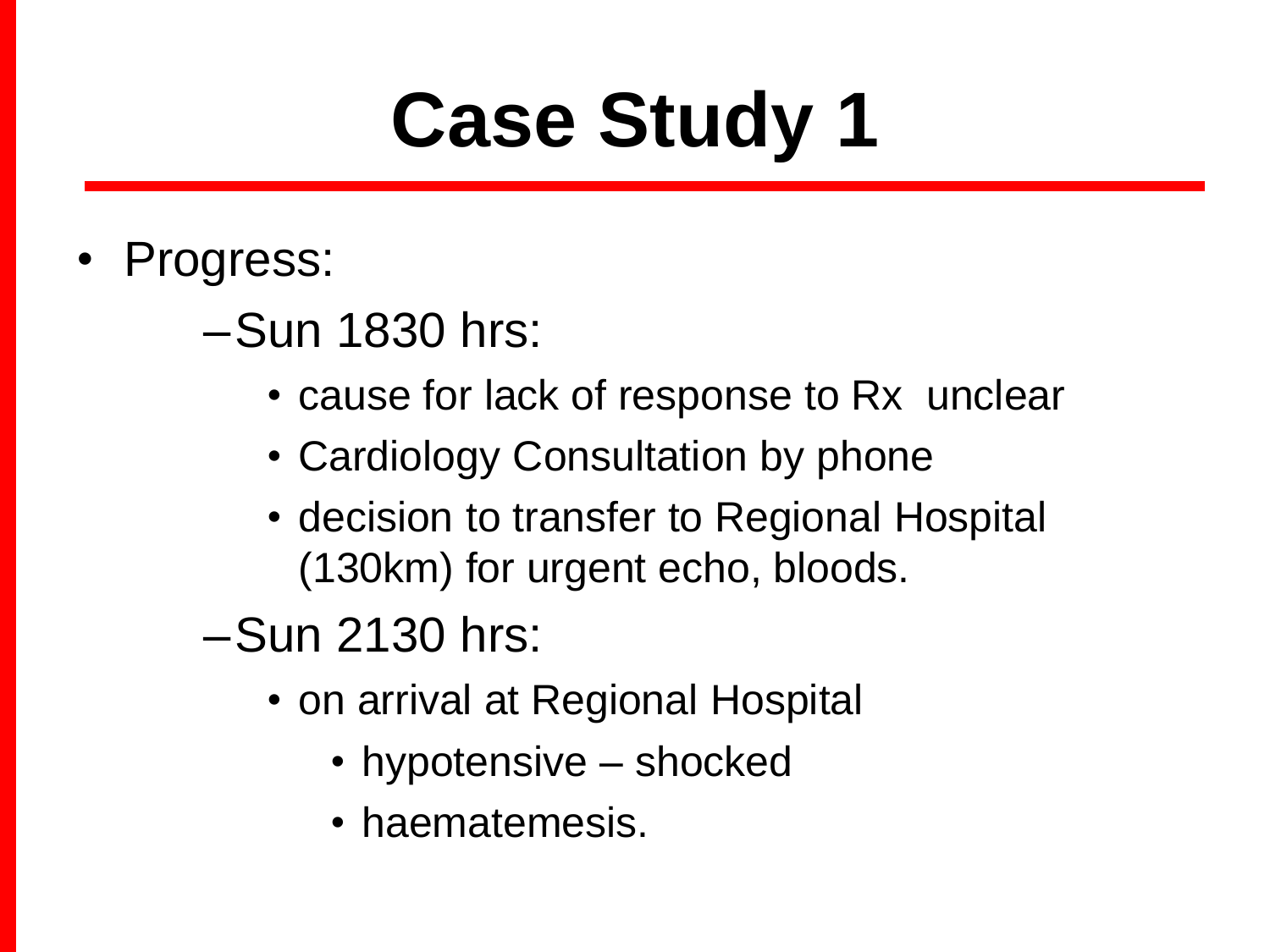| <b>Test</b>    | <b>Results</b> | <b>Ref</b><br><b>Interval</b> |
|----------------|----------------|-------------------------------|
| Sodium         | 130 mmol/L     | 136-146                       |
| Potassium      | 2.9 mmol/L     | $3.5 - 4.2$                   |
| Chloride       | 97 mmol/L      | 98-109                        |
| <b>Biocarb</b> | 27 mmol/L      | 20-33                         |
| Urea           | 10.9 mmol/L    | $2.5 - 8.5$                   |
| Creat          | 48 umol/L      | 60-110                        |
| Urate          | $0.14$ mmol/L  | $0.18 - 0.47$                 |
| Glucose        | 8.8 mmol/L     | $6.3 - 6.9$                   |
| Cholesterol    | 1.6 mmol/L     | < 5.5                         |
| Calcium        | 1.69 mmol/L    | $2.10 - 2.55$                 |
| Phosphate      | $0.94$ mmol/L  | $0.75 - 1.45$                 |
| T. Protein     | 32 g/L         | 60-82                         |
| Albumin        | 20 g/L         | 35-50                         |
| <b>GGTP</b>    | 15 U/L         | < 50                          |
| <b>AST</b>     | 8 U/L          | $<$ 41                        |
| <b>ALT</b>     | 16 U/L         | $51$                          |
| LD             | 92 U/L         | 50-280                        |
| Trop $T(x3)$   | negative       | < 0.1                         |

| <b>Test</b> | <b>Result</b>           | Range        |
|-------------|-------------------------|--------------|
| Hb          | 34<br>g/L               | 125-160      |
| <b>WCC</b>  | $11.6 \times 10^9$ /L   | $4.0 - 11.0$ |
| Plat        | 236 x10 <sup>9</sup> /L | 150-450      |
|             |                         |              |
| <b>INR</b>  | 2.3                     |              |
| aPTT        | 44                      |              |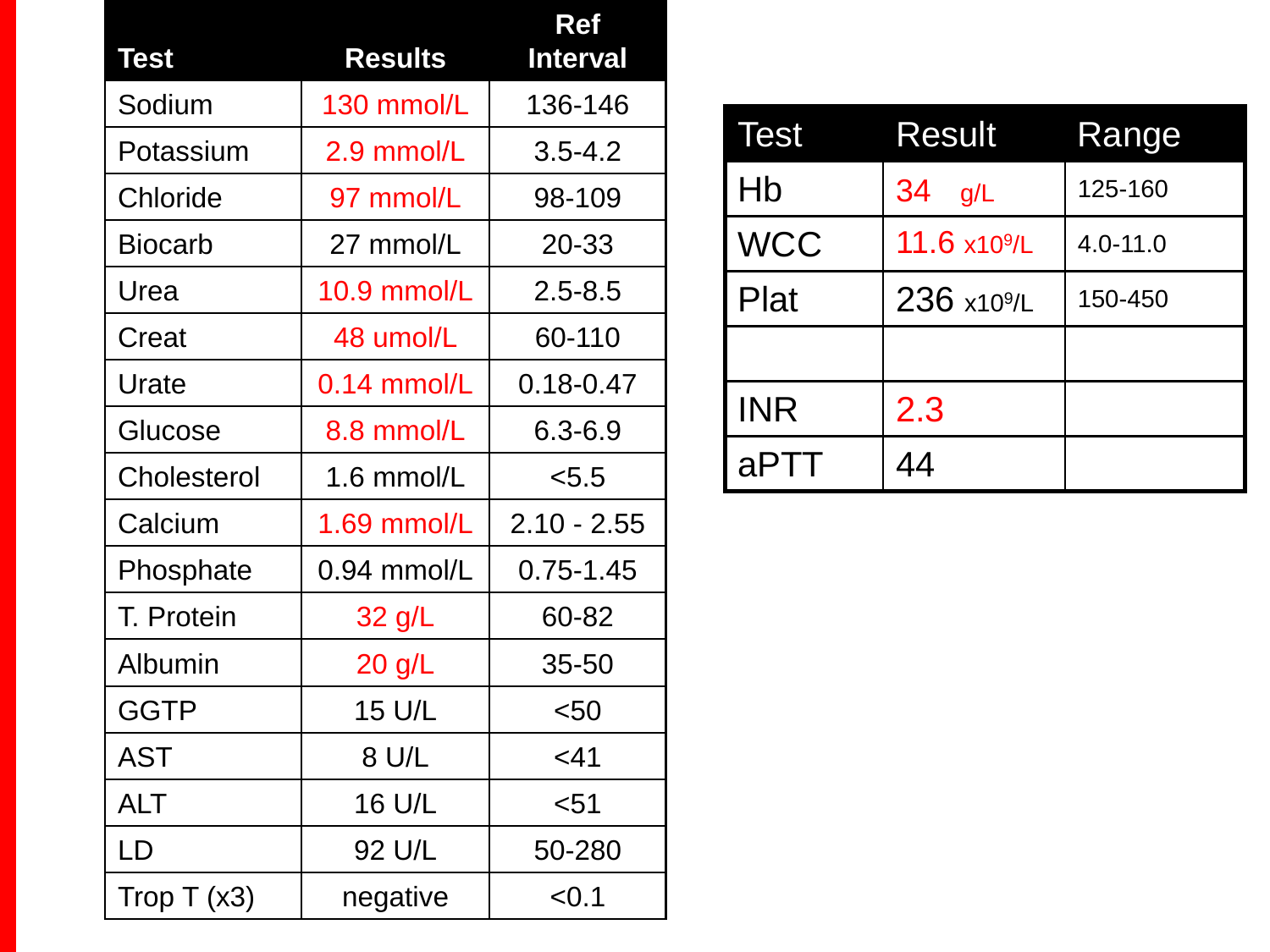- Progress:
	- Transferred to HDU, transfused 10 units.
	- Urgent endoscopy: Gastric ulcer sclerosed.
	- Echo (Mon am) normal in SR!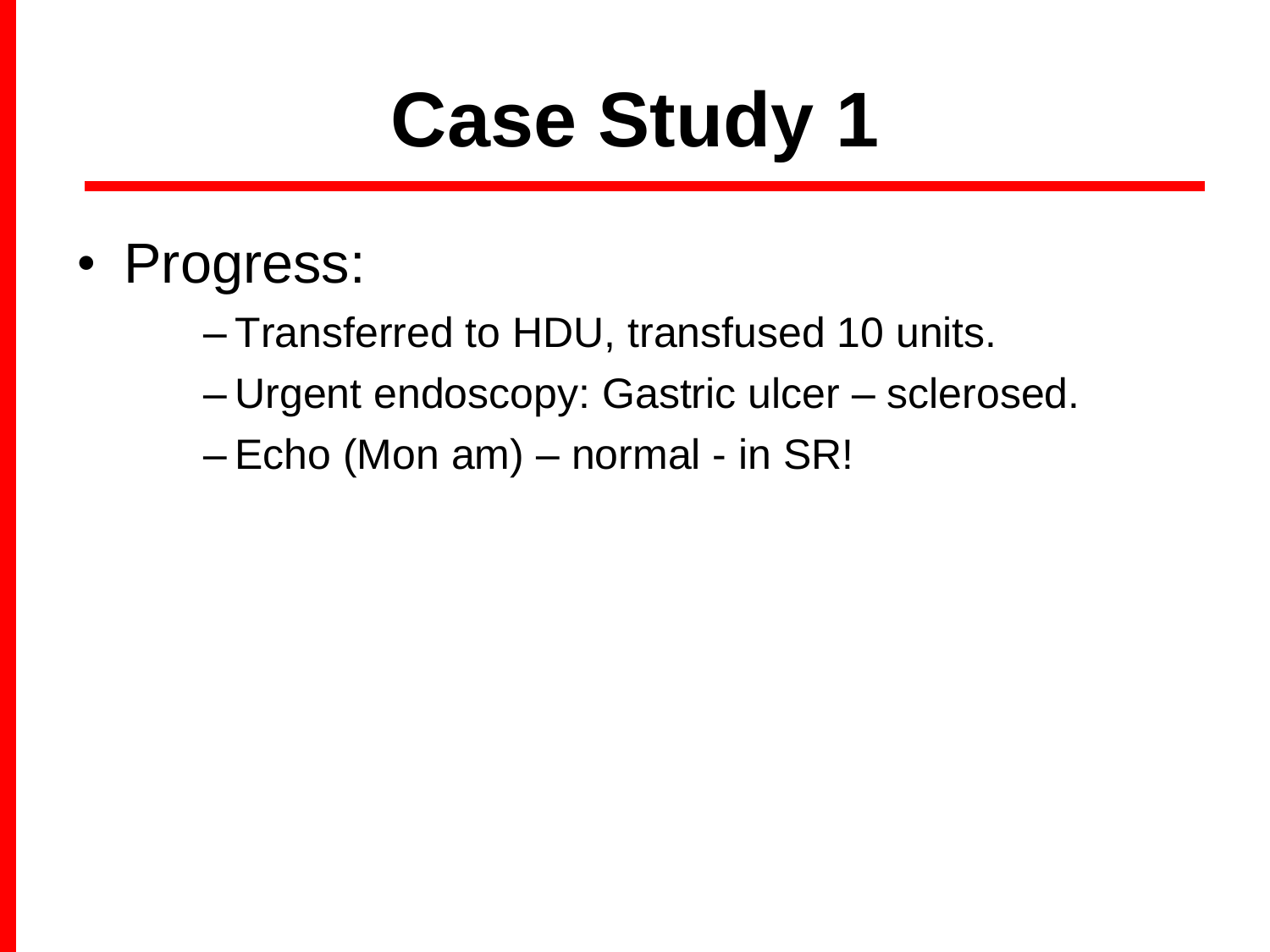#### **POCT Pathology Available**



#### Roche Diagnostics Cardiac Reader T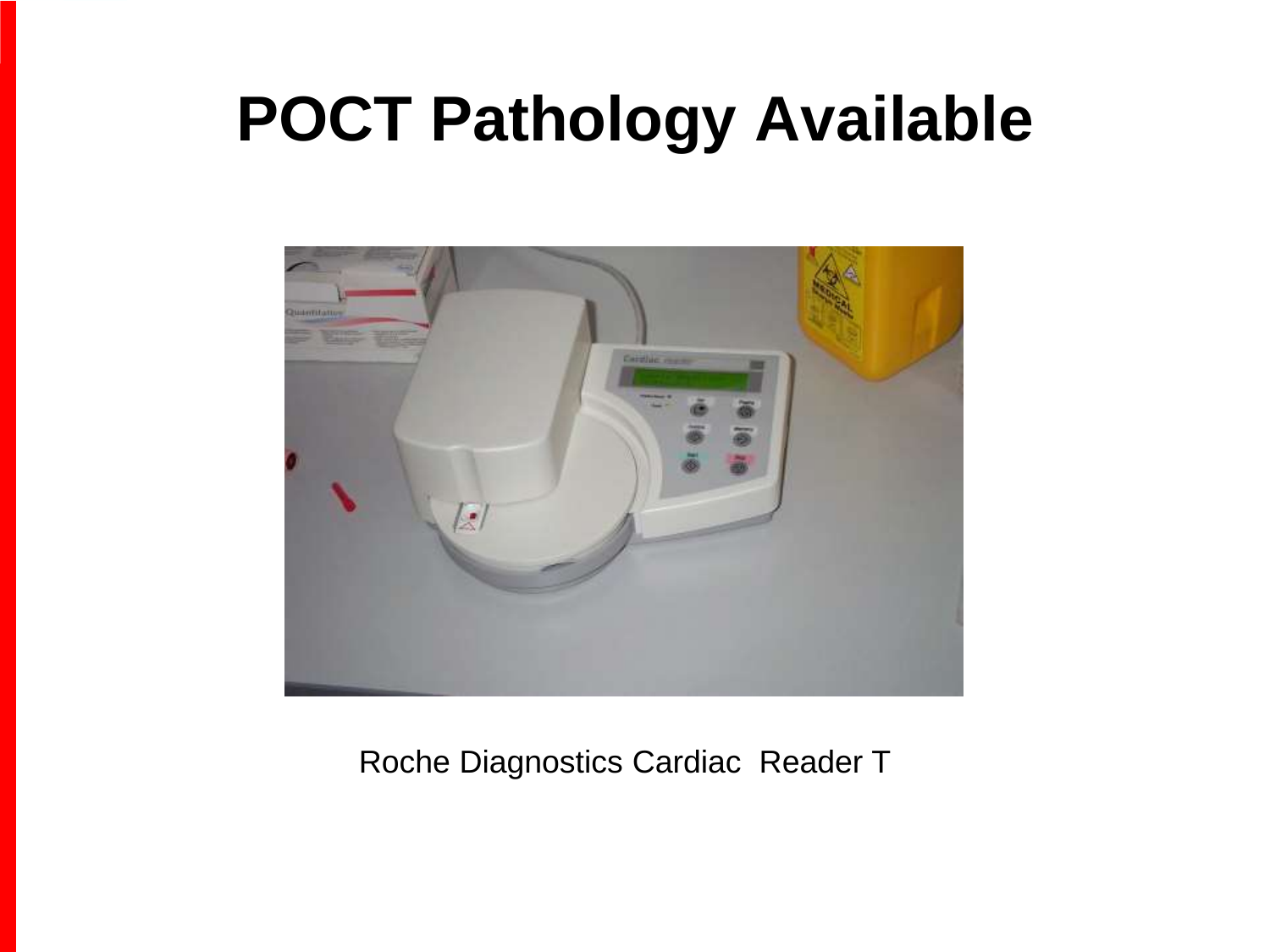# **Rural ED Characteristics**

- Workforce –Generalist Nurses and GPs
- Most without on-site Laboratory
- 50-600s km distance to Lab
- Increased risk of pre-analytical errors
- Unacceptably long turn-around times
- Low throughput per site
- High specimen transport cost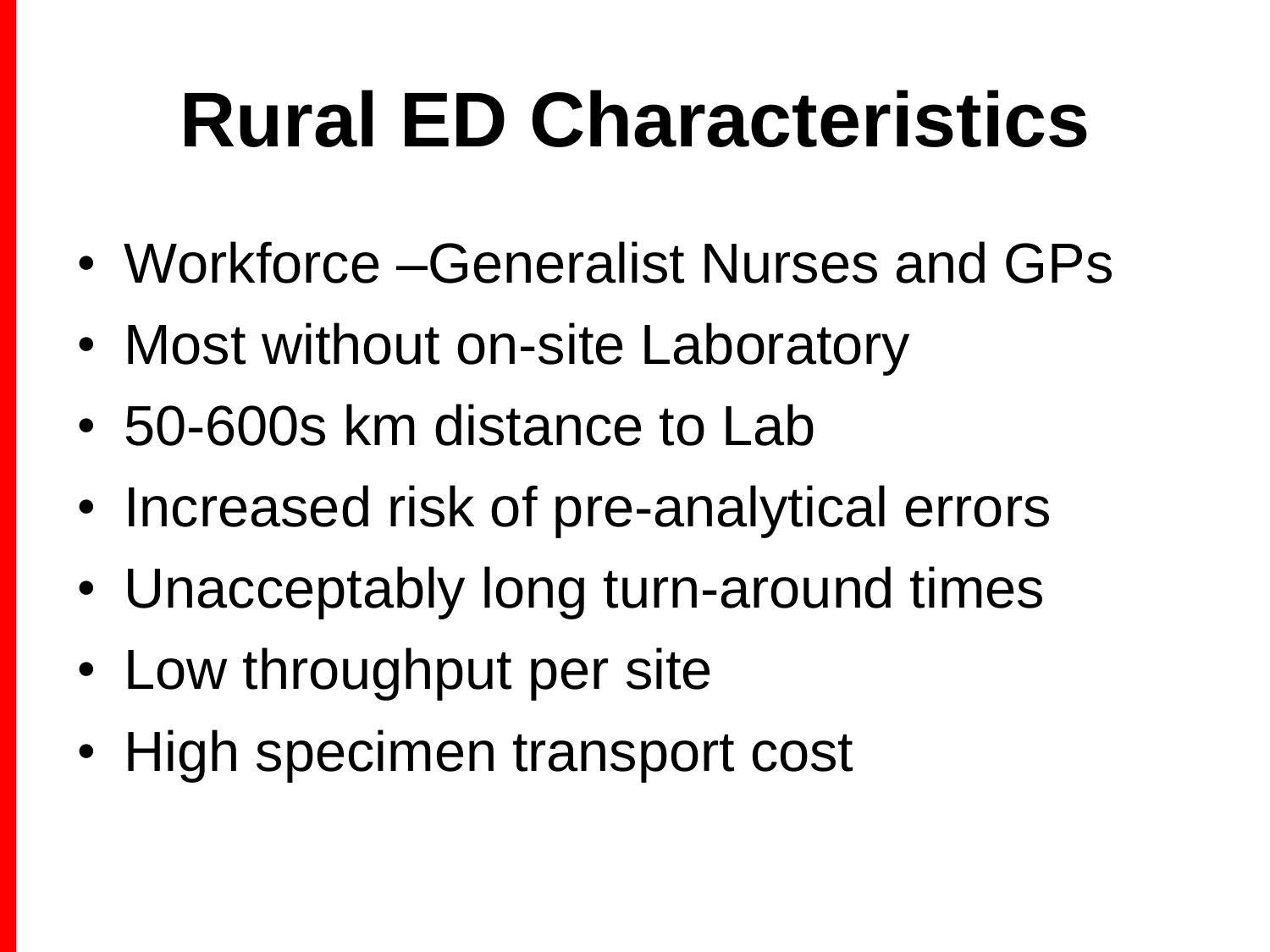### **Rural Emergency POCT**



- **Troponin T**
- NT-proBNP
- D-Dimer
- Hb, WCC with diff
- Na, K
- **Creatinine**
- **Glucose**
- HbA1c
- **Lactate**
- $ABG$  (pO2, pCO2, pH)
- LFT
- **Lipids**
- Coagulation INR
- CRP
- Stroke panel
- **Strep A**
- **BHCG**
- **Fibronectin**